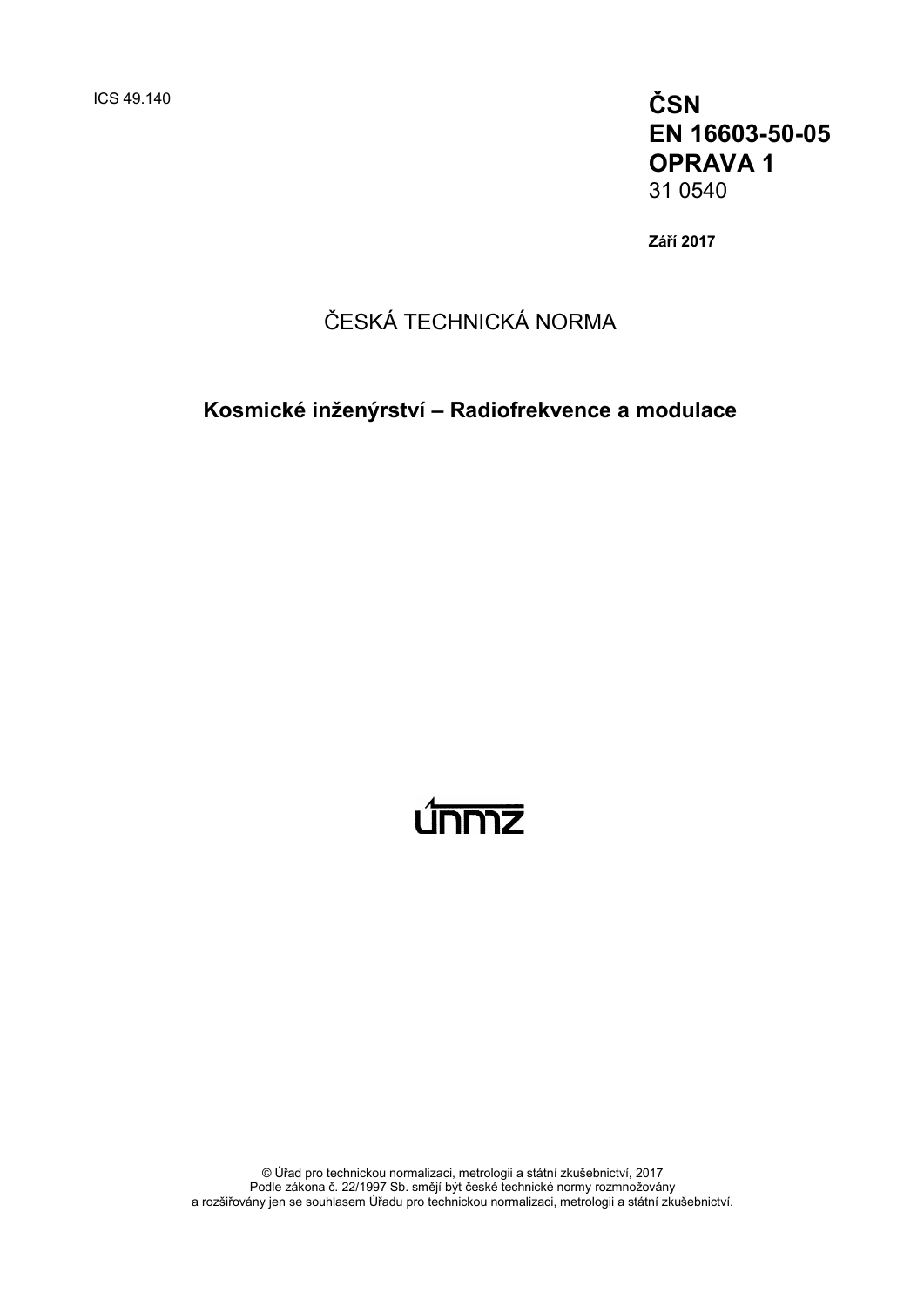## EUROPEAN STANDARD

NORME EUROPÉENNE

## EUROPÄISCHE NORM

**EN 16603-50-05:2014/AC**

March 2017 Mars 2017 März 2017

**ICS** 49.140

English version Version Française Deutsche Fassung

Space engineering - Radio frequency and modulation

Ingénierie spatiale - Radio fréquence et modulation

Raumfahrttechnik - Funkfrequenzen und modulation

This corrigendum becomes effective on 15 March 2017 for incorporation in the official English version of the EN.

Ce corrigendum prendra effet le 15 mars 2017 pour incorporation dans la version anglaise officielle de la EN.

Die Berichtigung tritt am 15. März 2017 zur Einarbeitung in die offizielle Englische Fassung der EN in Kraft.



**CEN-CENELEC Management Centre: Avenue Marnix 17, B-1000 Brussels**

© 2017 CEN/CENELEC All rights of exploitation in any form and by any means reserved worldwide for CEN national Members and for CENELEC Members.

Tous droits d'exploitation sous quelque forme et de quelque manière que ce soit réservés dans le monde entier aux membres nationaux du CEN et aux membres du CENELEC.

Alle Rechte der Verwertung, gleich in welcher Form und in welchem Verfahren, sind weltweit den nationalen Mitgliedern von CEN und den Mitgliedern von CENELEC vorbehalten.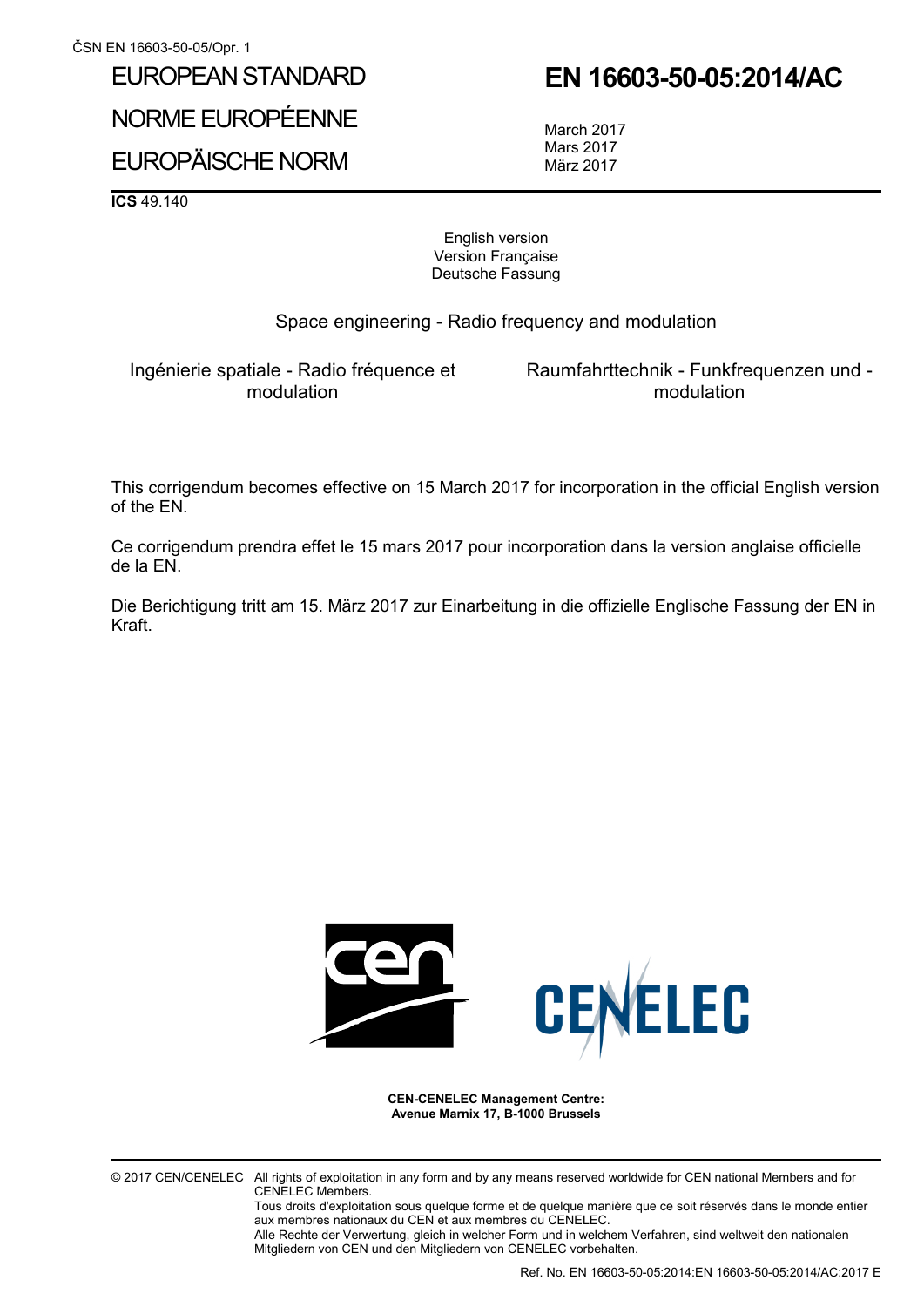"

"

### **1 Modification to Clause 4, Designation**

*Correct the formula in 6.1.3 b (symbol asymmetry) with:* 

<sup>=</sup> *long symbol short symbol Symbol Asymmetry long symbol short symbol* − +